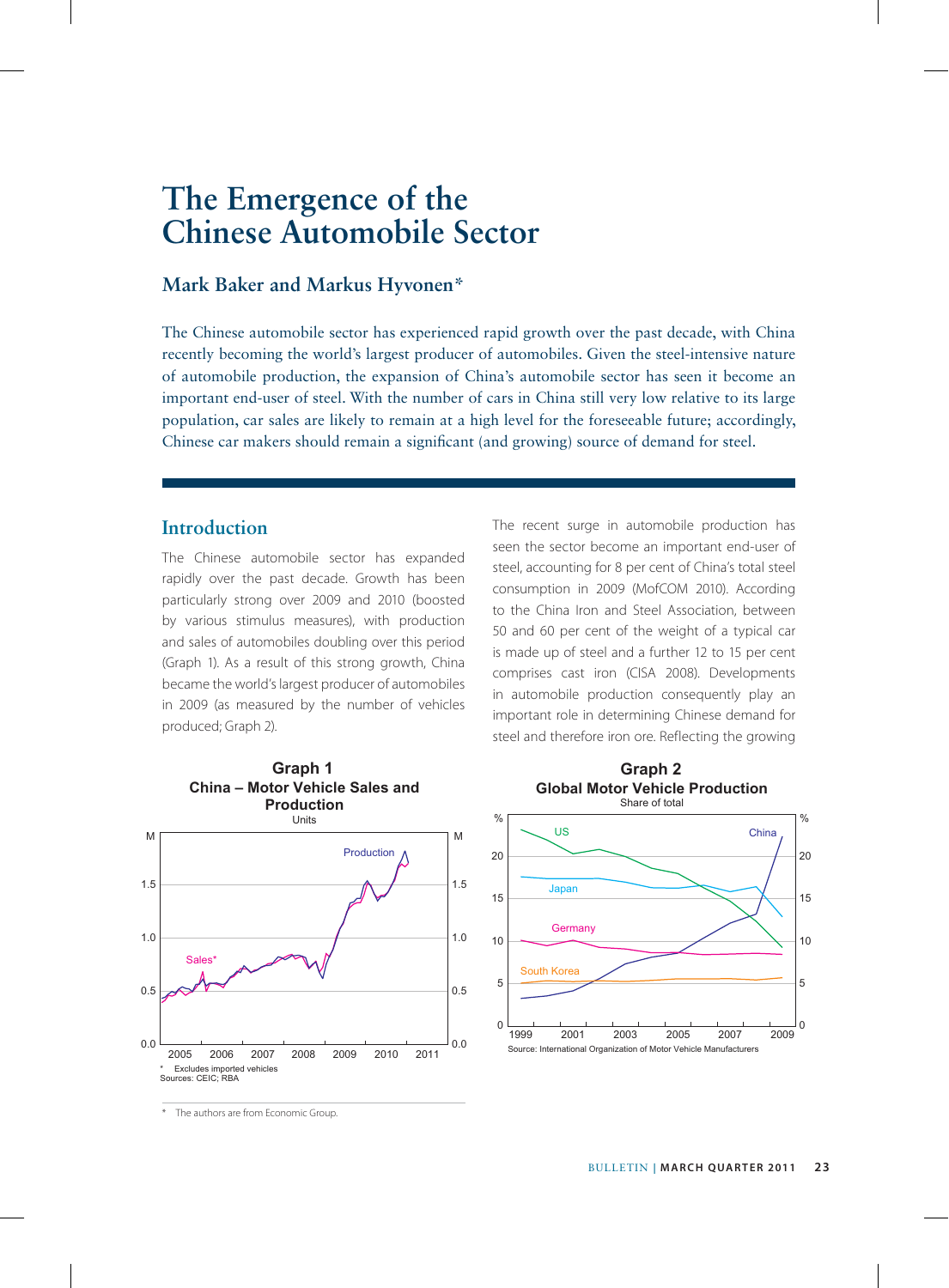importance of the industry, this article discusses the historical development of the Chinese automobile sector, before turning to more recent developments and future prospects.

# **History and Overview**

Since general market-based reforms were introduced in China around 30 years ago, restrictions and controls on the automobile sector have been gradually eased. Prior to these reforms, Chinese state-owned automobile manufacturers primarily focused on large commercial trucks, with only a small number of passenger cars being produced. In the 1980s and early 1990s, the Government began to approve joint venture partnerships with major global automobile manufacturers in order to develop China's domestic production capabilities. Technology and knowledge transfers through these partnerships were an integral part of the early development of the modern industry.

An important step in the development of the industry was the 1994 Automobile Industry Policy. One of the policy's aims was to attract large internationally established manufacturers to operate in China under joint venture, with foreign ownership of such ventures restricted to no more than 50 per cent. The new policy also urged consolidation in the auto sector, indicative of the broader restructuring of Chinese state-owned enterprises throughout the 1990s (Naughton 2007). Beijing-based First Automobile Works (FAW), Shanghai Automotive Industry Corporation (SAIC) and Hubei-based Dongfeng Motors (the so-called 'big three') all participated in the early joint ventures prior to the introduction of the policy in 1994 and continued to be major participants in joint ventures subsequently. The Government's focus on consolidation of the sector and the development of the large established state-owned enterprises meant that smaller producers not involved in joint ventures faced restrictions on market entry and product development throughout the 1990s.

Automobile production began to pick up significantly at the start of the 2000s, consistent with stronger overall growth in the Chinese economy (Graph 3). Higher production was associated with increased domestic competition with a number of new state-owned and private manufacturers entering the market. The passenger car market, in particular, grew rapidly throughout the decade, while commercial vehicle production expanded at a more subdued pace. In 2004, the Government updated the Automobile Industry Policy which placed greater emphasis on domestic research and development and also removed the 50 per cent restriction on foreign ownership for joint ventures located in any of China's export processing zones.

On average, Chinese-produced cars are cheaper than those produced in advanced economies. Price data from the National Development and Reform Commission (NDRC) show that the average price of automobiles sold in 2010 was just under CNY68 000 (around A\$11 000). In addition to relatively low labour costs, domestic producers have been able to keep prices low by using established technologies and models obtained through various joint venture partnerships. The more established joint venture producers (particularly the 'big three') continue to be the largest manufacturers, with sales of passenger

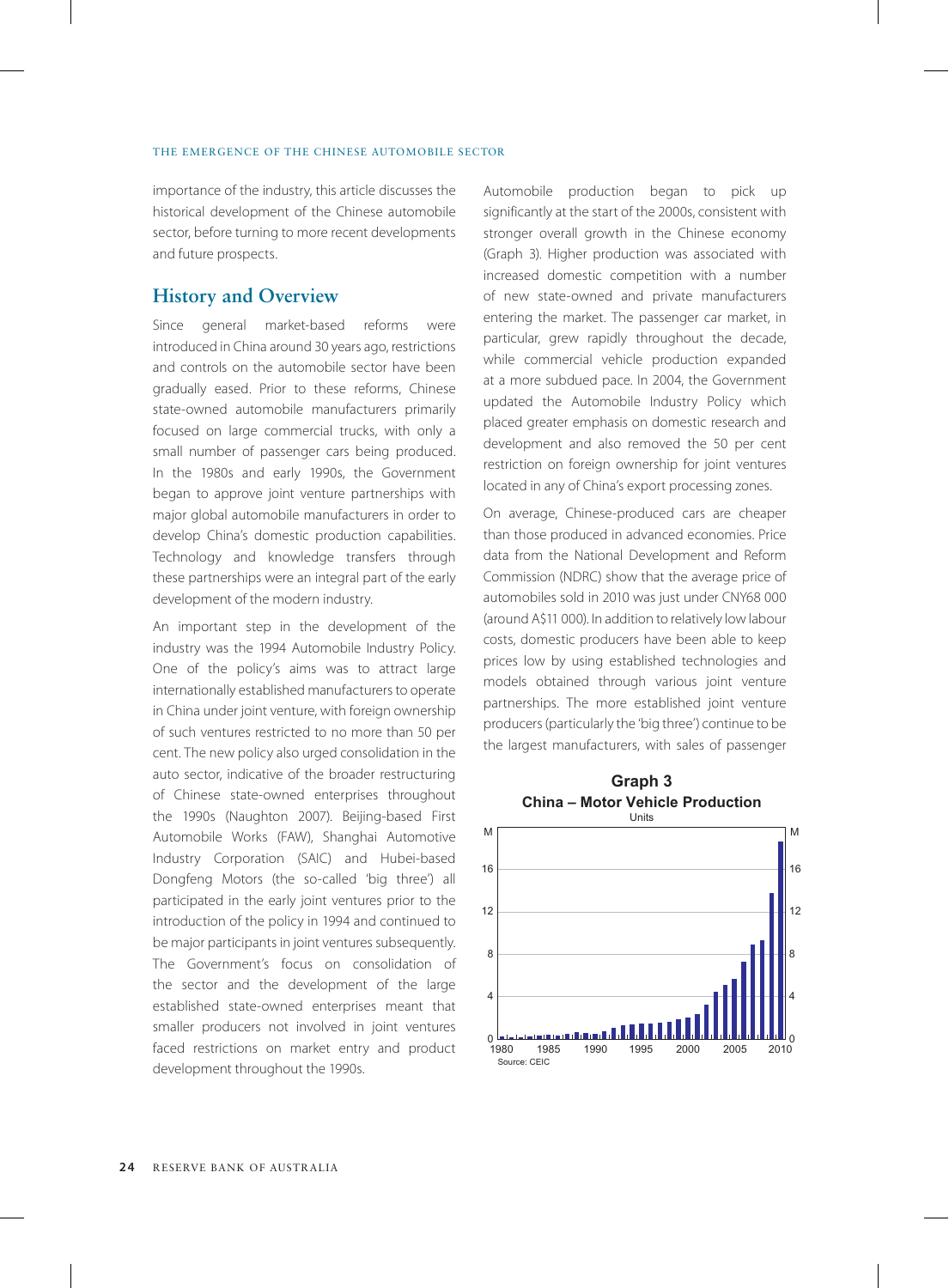| Manufacturer        | <b>Sales</b> | Market share <sup>(a)</sup> |
|---------------------|--------------|-----------------------------|
|                     | Units        | Per cent                    |
| SAIC-GM-Wuling      | 1 135 600    | 8.3                         |
| Shanghai GM         | 1 012 100    | 7.4                         |
| Shanghai Volkswagen | 1 001 400    | 7.3                         |
| FAW Volkswagen      | 870 000      | 6.3                         |
| Chongging Changan   | 710 000      | 5.2                         |
| Beijing Hyundai     | 703 000      | 5.1                         |
| Chery               | 674800       | 4.9                         |
| Dongfeng Nissan     | 661 000      | 4.8                         |
| <b>BYD</b>          | 519800       | 3.8                         |
| Toyota              | 505 900      | 3.7                         |

**Table 1: China – Passenger Vehicle Sales by Manufacturer in 2010**

(a) Share of total passenger vehicle sales

Source: China Association of Automobile Manufacturers

cars in China dominated by models of foreign brands such as GM and Volkswagen produced by these joint ventures (Table 1). However, some of the independent producers that entered the passenger vehicle market in the late 1990s and early 2000s, who produce vehicles under their own brand, have since gained market share; for example, Anhui-based Chery and Guangdong-based BYD, both featured among the 10 highest selling manufacturers in 2010 (Table 1).

# **Foreign Trade**

China's exports of motor vehicles also increased rapidly over the past decade, though they remain small relative to the size of the domestic market. In 2008, motor vehicle exports accounted for around 7 per cent of Chinese automobile production. This share fell to around 3 per cent in 2009 owing to the collapse in overseas demand following the onset of the global financial crisis, together with a surge in domestic production (Graph 4).

Most motor vehicles exported by China go to developing and emerging economies, with Algeria, Vietnam, Russia, Iran and Chile the top five



destinations in 2010 (by value; Table 2). Advanced economies accounted for only around a tenth of total motor vehicle exports in 2010. With the joint ventures involving foreign manufacturers geared towards supplying vehicles for the domestic market, the vast majority of exports of motor vehicles are produced by the independent producers. Intellectual property issues have been a factor constraining the ability of the independent auto companies to export to developed economies, though this is likely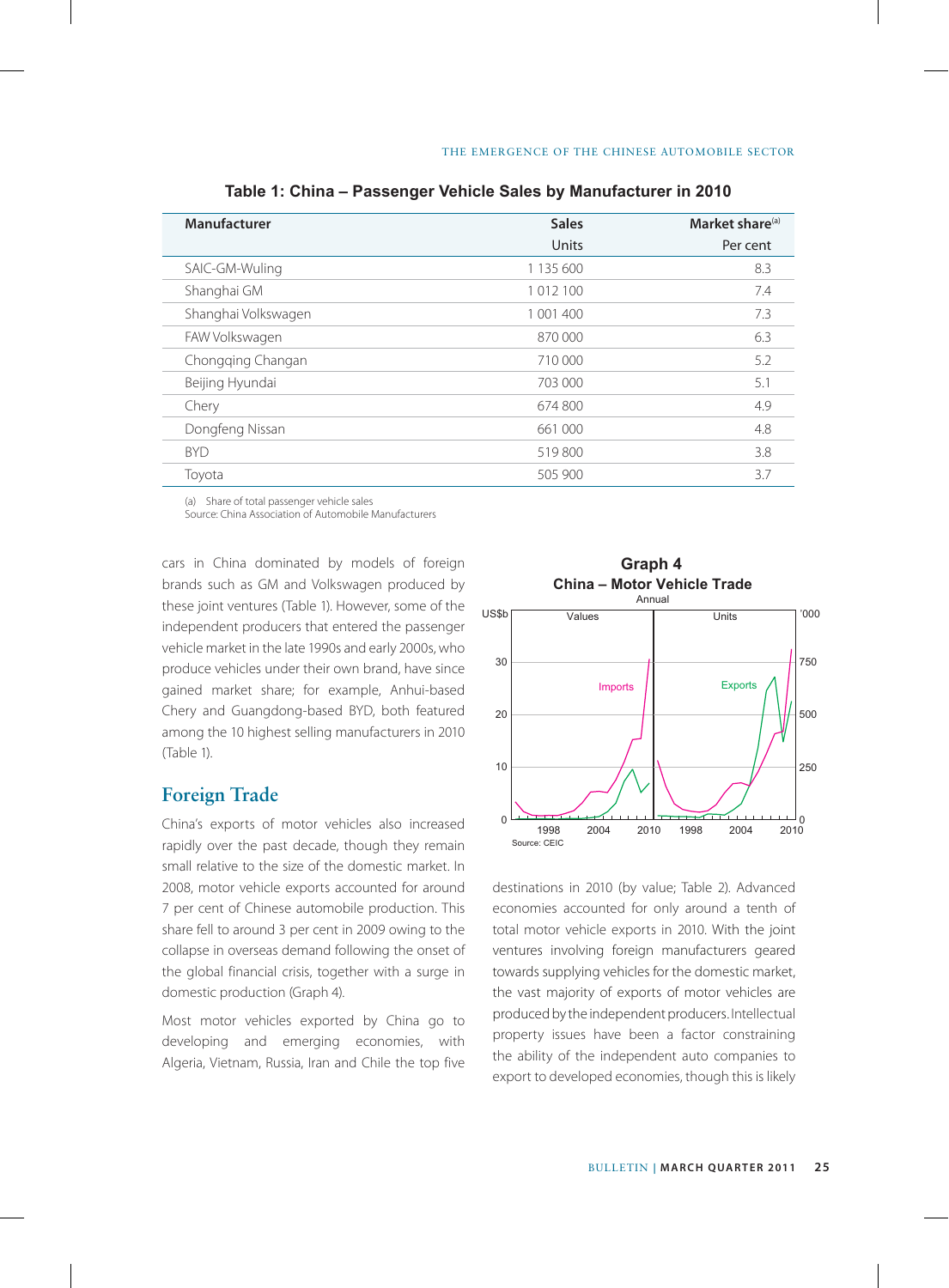| <b>Exports</b>     |                   | <b>Imports</b>       |                               |
|--------------------|-------------------|----------------------|-------------------------------|
| <b>Destination</b> | Share of total(a) | Origin               | Share of total <sup>(b)</sup> |
|                    | Per cent          |                      | Per cent                      |
| Algeria            | 7.9               | Germany              | 38.4                          |
| Vietnam            | 5.6               | Japan                | 24.7                          |
| Russia             | 4.4               | <b>United States</b> | 11.6                          |
| Iran               | 4.1               | United Kingdom       | 7.0                           |
| Chile              | 4.0               | South Korea          | 5.3                           |

#### **Table 2: China – Exports and Imports of Motor Vehicles by Country in 2010**

(a) Share of the total value of motor vehicle exports (b) Share of the total value of motor vehicle imports Source: CEIC

to change as these companies continue to develop their own designs and purchase technologies from foreign car makers.

Growth in motor vehicle imports has also been rapid over the past decade, consistent with strong growth in incomes. Imports of motor vehicles consist mainly of 'luxury' cars, with nearly 40 per cent of the value of car imports sourced from Germany and another one-third or so coming from the US and Japan (by value; Table 2). Highlighting the relatively highvalue nature of China's car imports, the *value* of motor vehicle imports has consistently exceeded exports despite the country exporting a greater *number* of automobiles than it imported between 2005 and 2008.1

In addition to motor vehicles, China also exports automobile parts and accessories, as well as motorcycles. Including these products, total automobile products accounted for around 3 per cent of China's aggregate exports in 2010, with parts and accessories accounting for the majority of such exports (Graph 5). In contrast, imports of automobile products are more evenly divided between motor vehicles and automobile parts and accessories.



## **Recent Developments**

After the onset of the global financial crisis in late 2008, the Chinese authorities moved quickly to stimulate the economy, including a number of policies aimed at increasing purchases of passenger vehicles. A car-scrappage scheme was introduced, whereby older cars or any vehicle that did not meet China's emission standards could be turned in for a grant of between CNY3 000 and CNY6 000. In January 2010 these grants were increased to between CNY5 000 and CNY18 000 and the scheme was extended by six months to the end of 2010.

<sup>1</sup> Trade data indicate that the average value of an imported motor vehicle in 2009 was just under US\$37 000, compared with an average value of an exported vehicle around US\$14 000. In the case of passenger cars, the difference is even greater, with the average value of an imported car around US\$35 000 compared with only just over US\$7 000 for exports.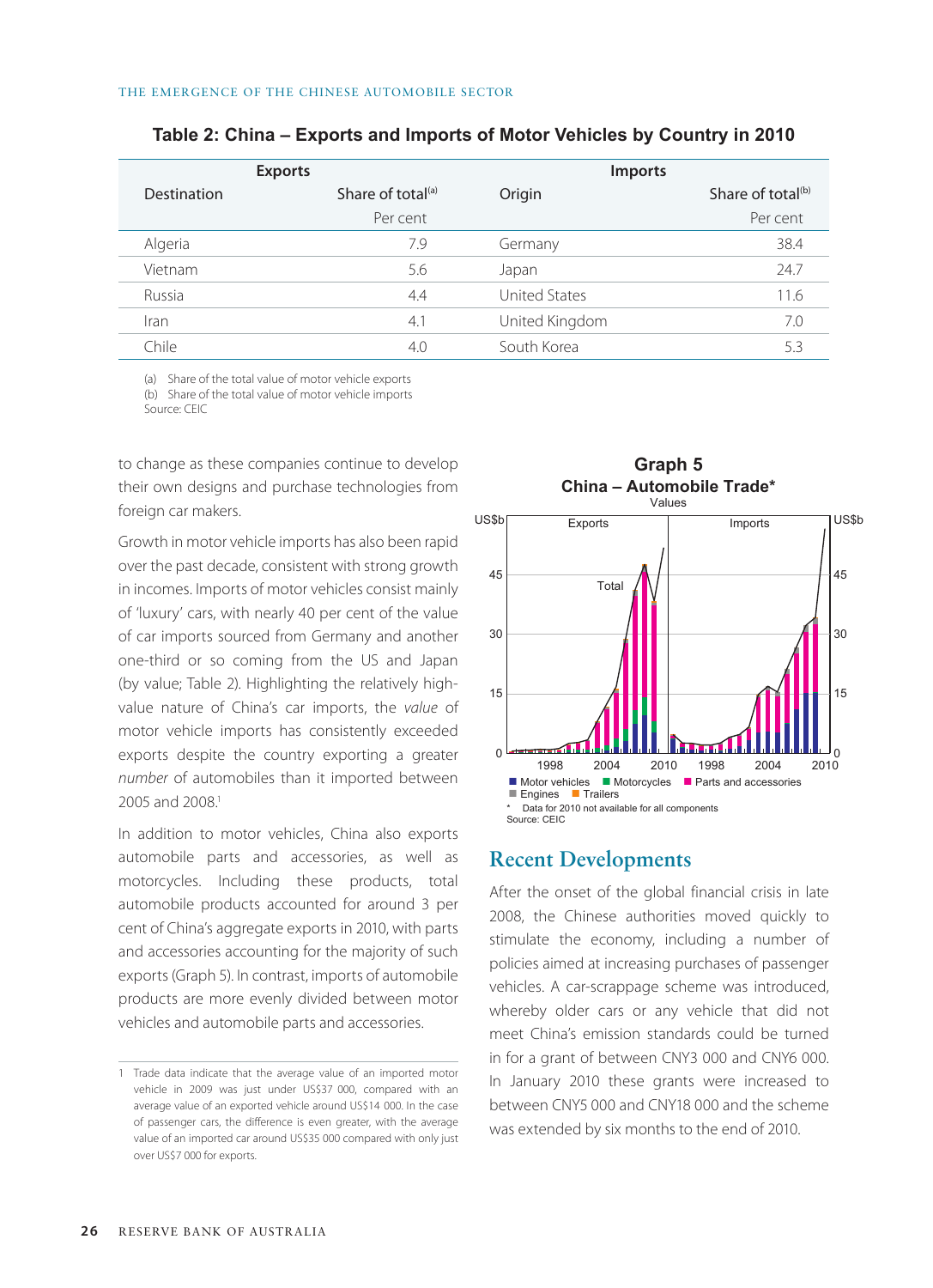#### The Emergence of the Chinese Automobile Sector

Aside from the car-scrappage scheme, the Government also halved the sales tax on smaller vehicles in January 2009. Initially set at 10 per cent, the sales tax on cars with an engine size less than 1.6 litres was cut to 5 per cent and a further subsidy, implemented in early 2009, was paid on rural purchases of light trucks and mini-vans (up to CNY5 000 in value).<sup>2</sup> Following the initial policy announcement, sales of eligible vehicles increased sharply and remained at a very high level through to the beginning of 2011 (Graph 6). Overall, sales of cars with engines less than 1.6 litres have nearly tripled since the end of 2008 and have been a major contributor to the growth in overall passenger car sales. In January 2010, the sales tax on smaller vehicles was raised to 7.5 per cent which moderated growth somewhat – with sales of smaller cars up 32 per cent in 2010 compared with 71 per cent in 2009. Both the scrappage scheme and the sales tax discount expired at the end of 2010, although a CNY3 000 subsidy was introduced in 2010 and remains available on purchases of pre-approved 'green' cars.

The surge in demand for cars with small engines coincided with an extremely sharp rise in imports of motor vehicles; the number of motor vehicles imported into China increased almost fourfold over the year to March 2010, thereby providing a boost to the automobile sectors of advanced economies such as Germany, the United States, Japan and South Korea (Graph 7). While it is possible that some imported cars had engines small enough to qualify for the temporarily lower sales tax, the volume of such imports is likely to have been small. This is because the average value of imported passenger vehicles is high enough to suggest that most imported vehicles were luxury cars (and therefore unlikely to have had small engines), and furthermore many German, US and Japanese automakers already produced cars with small engines within China. Accordingly, the surge in





demand for imported vehicles is consistent with a strong underlying demand for cars in China that is largely unrelated to the recent policy measures.

In contrast to imports, exports of motor vehicles have experienced only a modest recovery following their sharp decline around the time of the global financial crisis (Graph 7). This is consistent with relatively sluggish economic recoveries in former key export markets in eastern Europe and ongoing headwinds faced by Chinese automakers in gaining market share in advanced economies.

<sup>2</sup> Subsidies for purchases of motorcycles and three-wheelers were also introduced.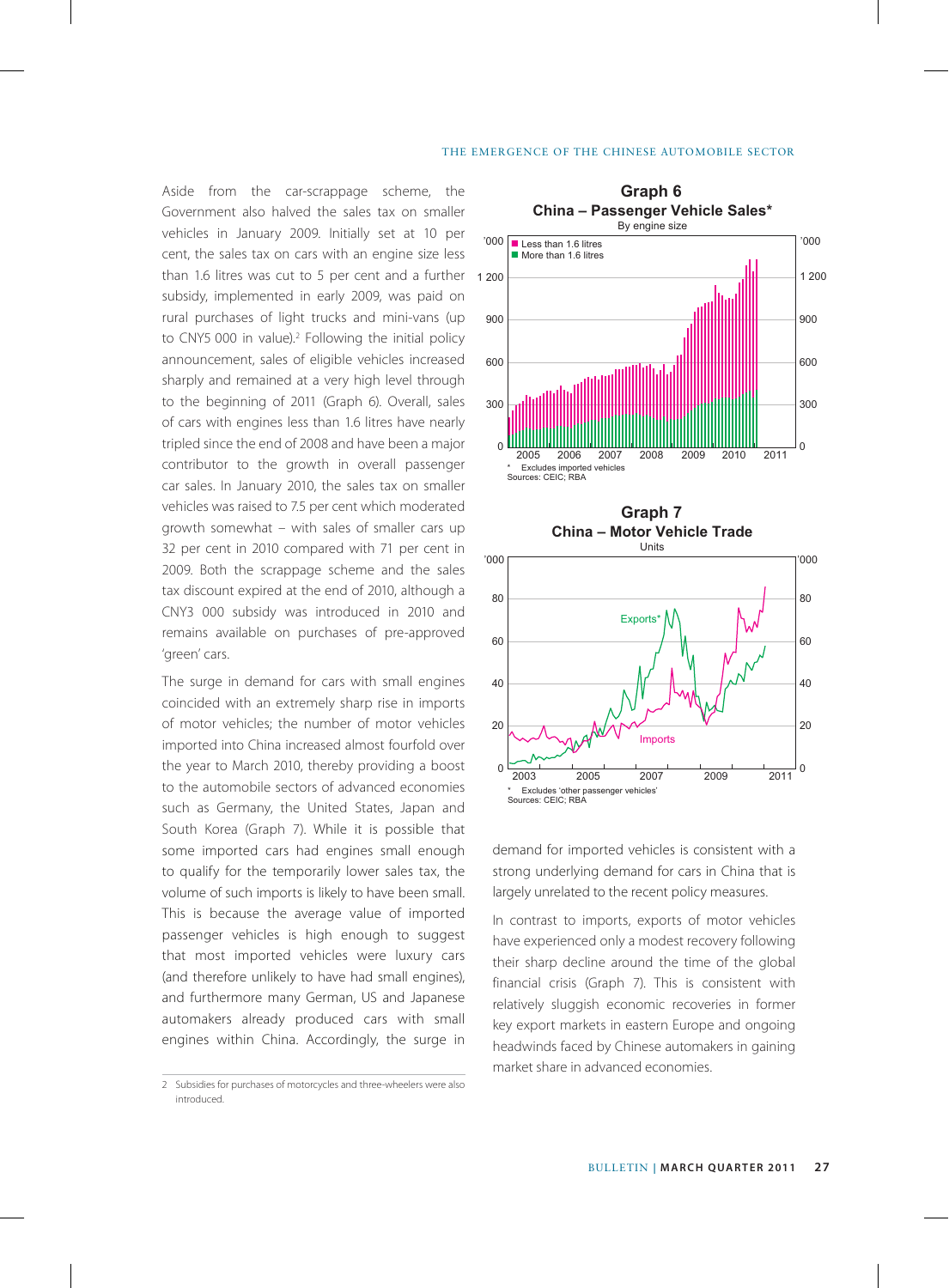## **Future Prospects**

The emergence of China as a low-cost producer of automobiles will continue to have important ramifications for the global automobile market. In 2001, China had six companies in the top 50 global automobile producers, a number that had risen to twenty-one in 2009. Some of the faster growing independent companies have been successful in expanding their presence in the global automobile market; for instance, Geely, Chery and BYD, have been building plants and selling cars in developing car markets abroad. They have also been actively trying to enter markets in advanced economies for some time, including attempts to acquire major international car brands in recent years.3 Australia has recently started importing Chinese-produced vehicles, with passenger cars, sports utility vehicles and light trucks available for sale. While the expansion of Chinese car brands in foreign markets continues to face some headwinds, China is likely to emerge as a large exporter of affordable small-tomedium sized cars in the longer run, similar to the development pattern for both the Japanese and South Korean car industries.

Domestic sales are likely to remain high for the foreseeable future, abstracting from any short-term easing owing to the expiry of stimulus measures. As the urbanisation rate and household incomes continue to rise in China, there is likely to be continued demand for automobiles from first-time buyers. As in other countries, status is attached to car ownership in China and 'conspicuous consumption' is likely to play a role in boosting first-car buyer demand. Interestingly, and despite the scrappage incentives introduced by the Government in 2009, scrappage rates for passenger vehicles have remained very low (estimates suggest that less than 2 per cent of the total passenger car fleet was scrapped in 2009). Accordingly, it would seem reasonable to expect purchases by 'replacement buyers' to provide a growing source of demand for cars in the future.

International comparisons also suggest significant growth in the domestic market over the years ahead. The latest estimates show that for every 1 000 people in China, there are only 47 motor vehicles on the road, compared with around 800 in the United States, just under 600 in Japan and around 360 in South Korea (Graph 8). The rise in automobiles per person in China to date is comparable to the initial growth in South Korea in the 1980s. If China were to continue at a similar pace to South Korea, and assuming current population projections, the number of automobiles would stand at around 240 per 1 000 people by 2020 – a more than fivefold increase from the 2009 level (with average annual growth in the car fleet of over 16 per cent).<sup>4</sup> By 2030, the number of cars would stand at just under 360 per 1 000 people. However, it is worth noting that South Korea enjoyed significantly lower real oil prices during the initial expansion of its car fleet than China faces (and is likely to face), suggesting that the South Korean experience might provide an upper bound on the future growth of China's car fleet.



<sup>3</sup> A recent example is Geely's purchase of Ford's Volvo product line.

<sup>4</sup> Based on UN (2009) population projections.